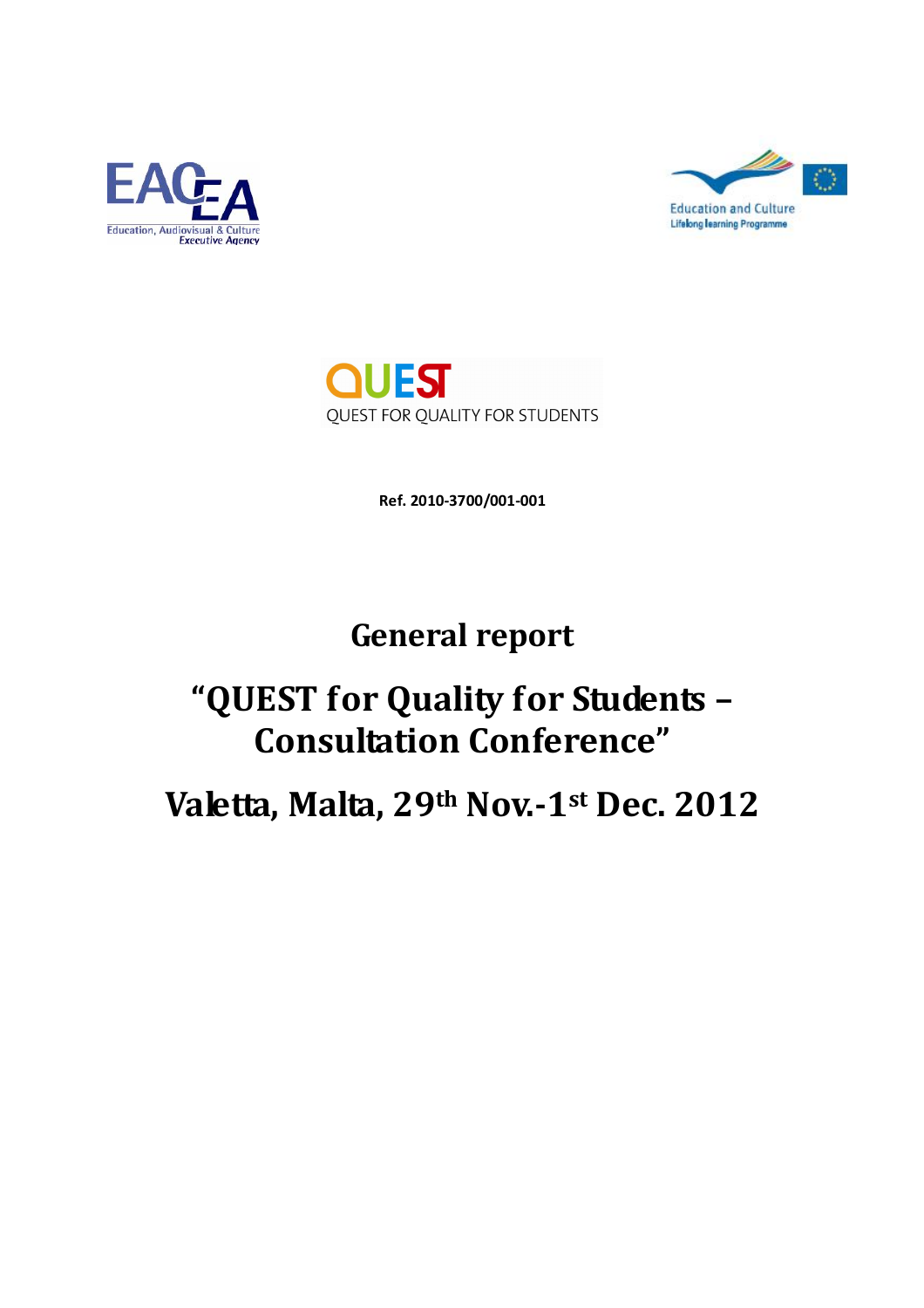## **Contents**

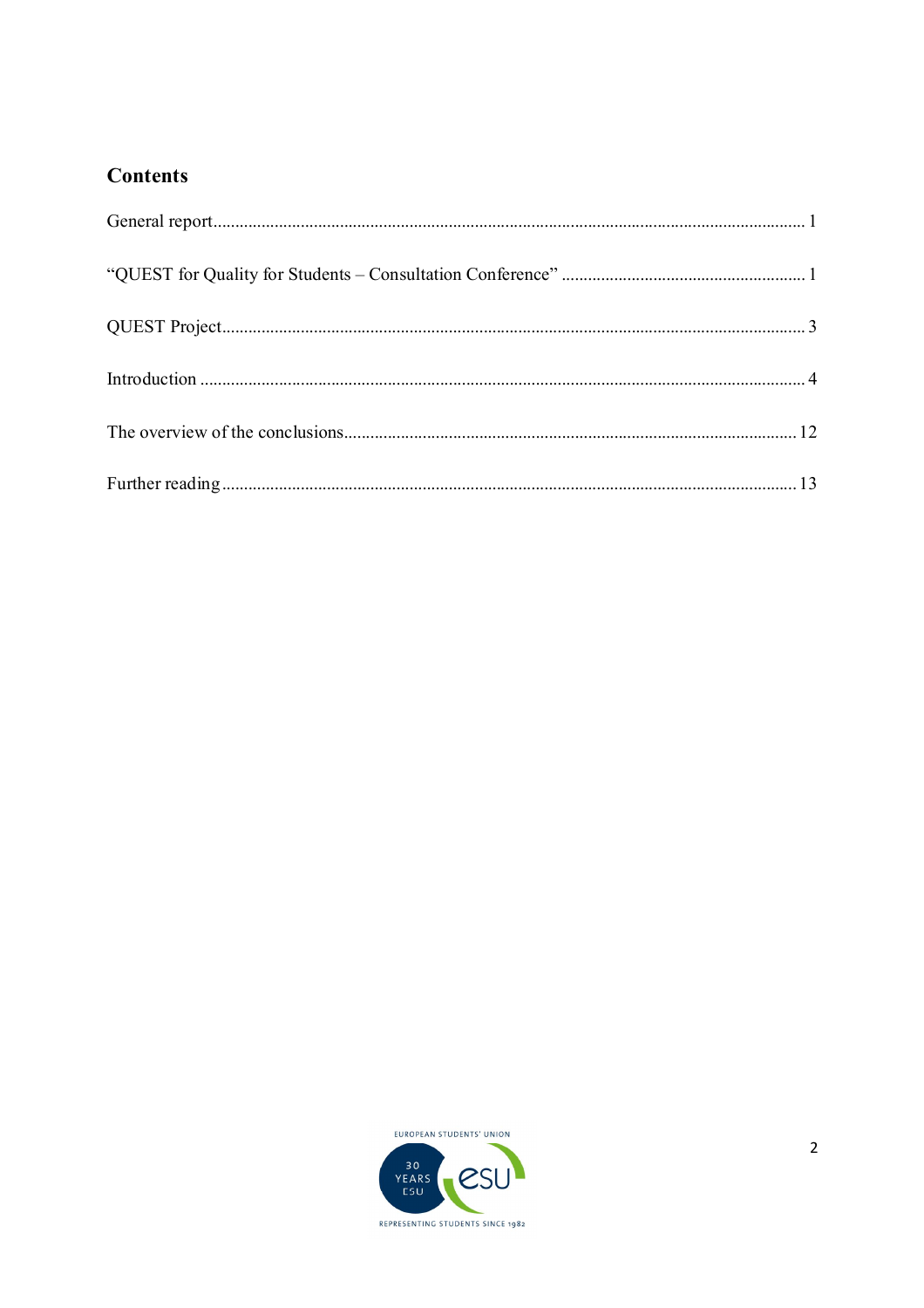#### **QUEST Project**

Quality is a loose and rather vague concept and at the same times probably the most important condition of a higher education system. However, what quality means varies according to the perspective taken. The QUEST project has focused on exploring the essential concern of students in Europe about the quality of education and it intends to provide information and means for students themselves to influence quality enhancement and assurance.

The project is built on two pillars that aim at defining a student quality concept and then looking for means to apply and promote this by ESU's student experts' on quality and to empower student led quality vision in member unions.

The first pillar has been focused on research. This contains a pan-European survey of students about, on one hand, what do they see and define as quality of higher education and in which aspects it is important to them. Additionally, the research team has also looked into already existing research and information on quality and quality assurance and information provision through desk research. The project thus compares how existing frameworks enhance and assure quality and how do these processes transmit information back to students, especially in relation to quality assurance processes. As regards to information provision the project compares existing modes with what would be needed from the perspective of the individual students based on what they find as important and proposes student-centred models.

On a more practical level of quality processes, site visits organized to different countries in Europe (Spain, Finland, the Netherlands, Scotland sparqs, Germany) have also took a look into various good practice examples on how institutions can cooperate with the students in order to enhance quality and on how student unions can contribute in an ideal way to the empowerment of their members and for the students to work for more quality in higher education in their institution.

Based on the research, a quality concept has been developed which highlights the students' view on quality and the means by which they are engaged in achieving this. This provides a crucial input to policy makers, institutions and student unions in developing further tools to make quality visible, transparent as well as to assure high level of quality while involving students.

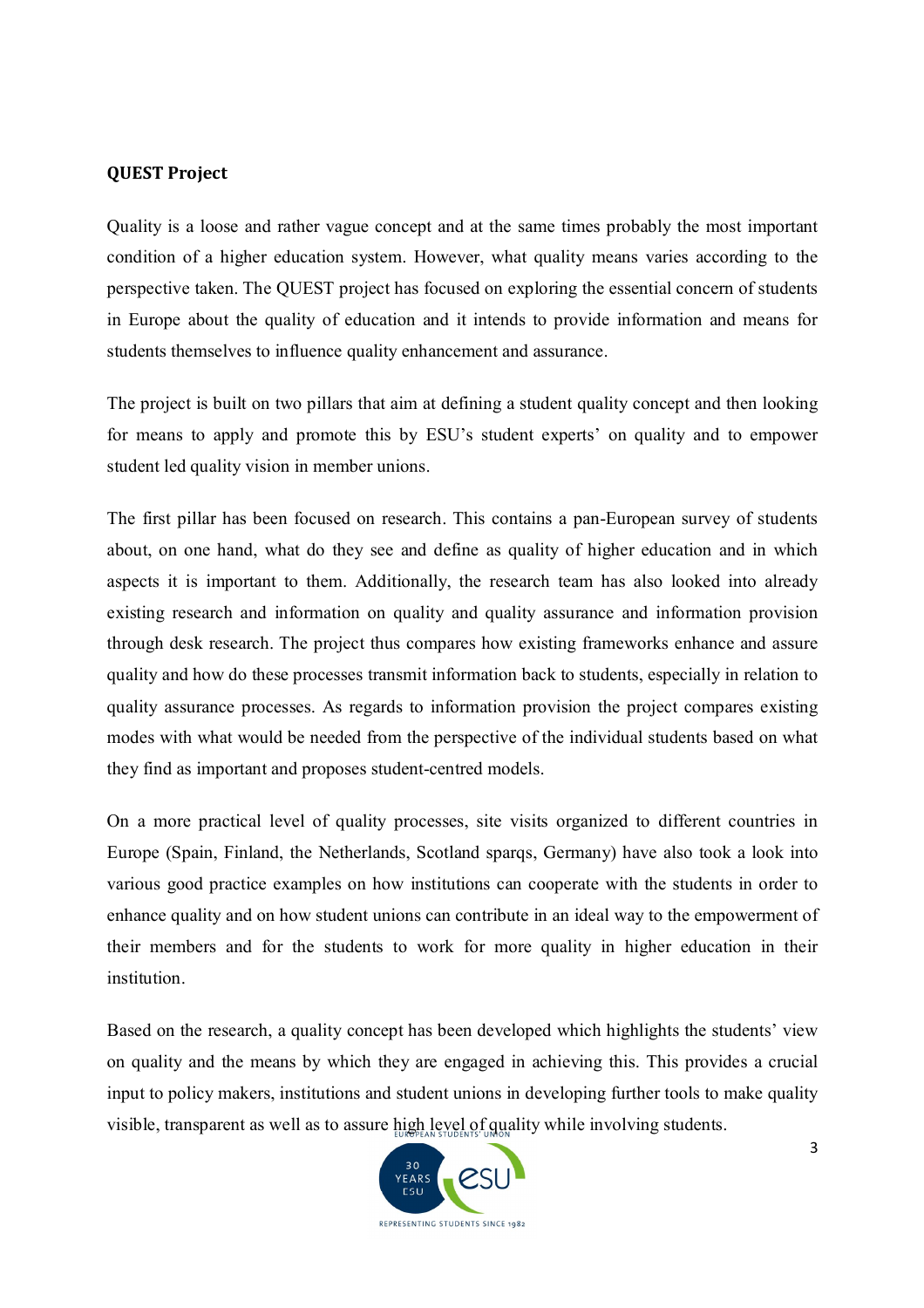The second pillar of the project referring to training has led to the consolidation of ESUs' Student Experts' Pool, initially created in 2009, and which today consists of over 60 students from 28 countries with diverse quality assurance and student representation expertise and is as such a pool of diverse expertise on the European level. These student experts are involved in the project in validating research results and engaged them in developing a practical handbook and quality toolkit that would enable the student unions to translate the quality concept into practice in a student led way. Furthermore, the project has contributed to further consolidation and strengthening of the experts' pool itself.

This has been achieved through three focused workshops for the student experts and through using the practical knowledge gathered through their experience but also within the site visits. The latter are also aimed at providing ESU members to share good practice, but possibly also to develop new methods and approaches to student engagement in quality assurance processes.

#### **Introduction**

Student participation in quality assurance (QA) has been one of the key issues in the Bologna Process, but also one of the success stories of student participation in general. The European Students' Union (ESU) has been actively involved in advocacy of student participation in quality assurance processes and has also been providing expertise, including internal, external, accreditation councils and quality assurance agencies' work. At the end of year 2012, ESU is also coming to an end of all the efforts put into the QUEST research and training agenda.

However, in order to better frame today's state of the art in QA of the European Higher Education Area, an overview of QA developments in Europe is welcomed. Long story short, The *European Network for Quality Assurance in Higher Education* (ENQA, now the *European Association for Quality Assurance in Higher Education*) was set up in 2000 and the Prague Communiqué of the European education ministers (2001) regards quality as a major factor in determining the competitiveness and attractiveness of European higher education. However, "European QA" formal processes practically kick off in the context of the Bologna treaty with the

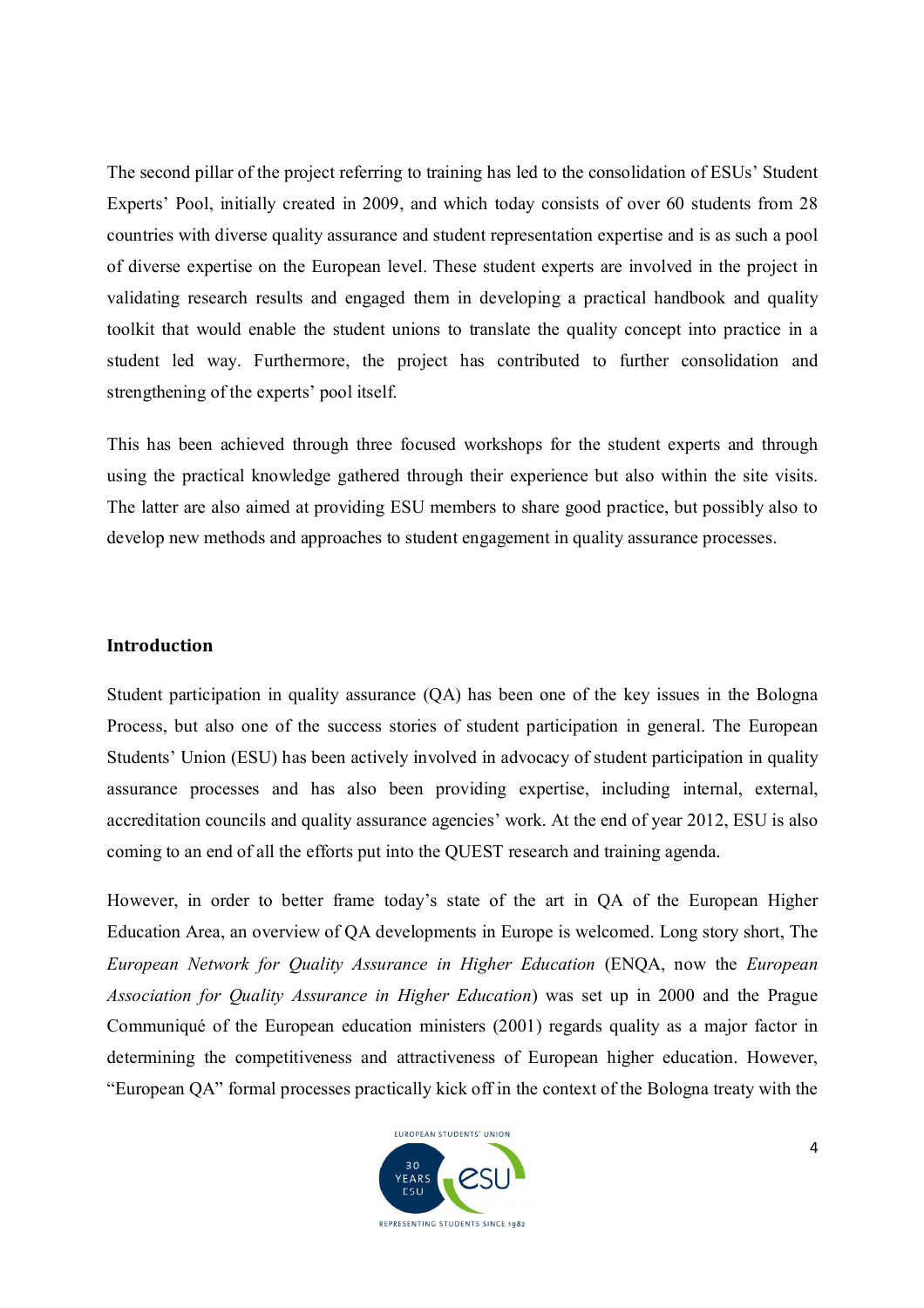Berlin Communiqué (2003) as an action line of Bologna process<sup>1</sup>. ENQA was invited together with other partners (EUA, ESU and EURASHE, together composing the so-called "E4 group") to establish a common framework over quality and quality assurance in higher education, which resulted in the establishment of common standards and procedures for QA. With the occasion of the Bergen Ministerial Conference in 2005 the *Standards and Guidelines for Quality Assurance in the European Higher Education Area* (ESG) were adopted.The ownership is not only among the "founders" of the ESG but also among the ministers and thus states of Europe. In 2007 the European Quality Assurance Register for higher education (EQAR) is launched in order to increase transparency of QA, EQAR publishing and managing a list of quality assurance agencies (QAAs) which substantially comply with the ESGs.

Today, after 7 years of theoretical implementation of the ESGs, after a report put together by the E4 group the decision of revising the ESGs has been taken by the Bologna process signatory country representatives committing themselves to *improve their clarity, applicability and usefulness, including their scope. The revision will be based upon an initial proposal to be prepared by the E4 in cooperation with Education International, BUSINESSEUROPE and EQAR, which will be submitted to the Bologna Follow-Up Group<sup>2</sup>* .

The QUEST final conference had not only the role of dissemination of the outcomes of the project, but it also put on the table core problems of the system like interconnection between the different processes of quality assurance (internal, the processes undertaken at institutional level by the Universities – external, process generally conducted by a QAA), visibility of the QA outcomes, involvement of stakeholders (focused on students) in QA and, in broader sense, the future of QA in the European higher education institutions.

#### **Stakeholder participation in QA**

-



<sup>&</sup>lt;sup>1</sup> There were other notable initiatives before the Bologna Process (1999), notably *Institutional Evaluation Programme (IEP, 1993)* that was launched by the *Association of European Universities (CRE)*, nowadays *European University Association (EUA)* and *European Pilot Project for Evaluating Quality in Higher Education(1994)*

<sup>2</sup> Bucharest Communiqué 2012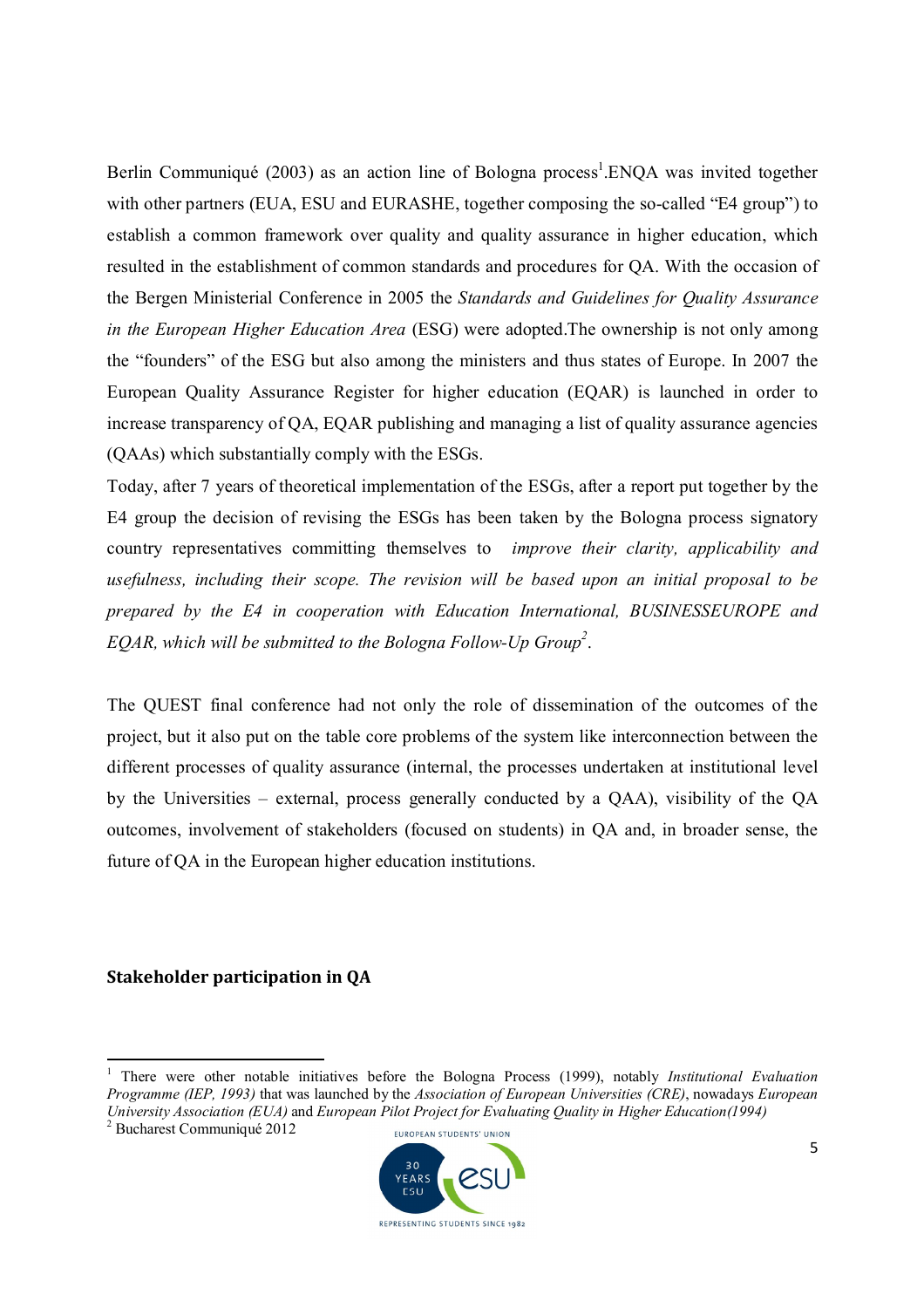This important topic has been raised in different sessions, which had this specific subject, but interestingly, one simple and general conclusion has been bluntly reiterated on different occasions: absent, emerging, developing, advanced - all stakeholders in the university (academic and administrative staff, students) must participate in the affairs of the institution. Students are full members of the academic community. Students have to be involved because they have responsibility, not because they are costumers.

The student involvement in quality assurance has also been largely discussed in one of the working group sessions where the participants have had an opportunity to exchange experiences and good practices. Student participation in QA presents a success story in the European Higher Education Area, but still more needs to be done, for example student participation in profession/field accreditation is in many parts of Europe very limited. In the same line of thoughts there are other conditions to be met in order to ensure effective and genuine student participation in quality assurance processes. Thus, one of the things mentioned was the existence of transparent procedures and visible results for students. Students' motivation for participation can be enhanced only through effectiveness of the quality assurance procedures. It is essential to differentiate formal from genuine student participation in QA, as in many cases, students are only involved "on paper", meaning that the formal prerequisites are in place, but these, alone, are not sufficient. Other insufficiencies were highlighted at institutional level (where the core of quality is) and how to translate QA to students and thus to make it more relevant.

It seems to be a general agreement on European level about the necessity and benefic role of students in HEI life and QA in particular. Some limitations have been mentioned though, like the short lifecycle of students in higher education (an average of about 3-5 years, time in which is very difficult to develop a genuine knowledge and "feel" of the particular university). University changes very slowly but still a lot has been achieved. Student participation has to be a continuous process in order to become statement engagement. There are obviously different levels of student involvement in Europe; however these have to do with cultural difference and different degrees of development stages of QA systems at national levels.

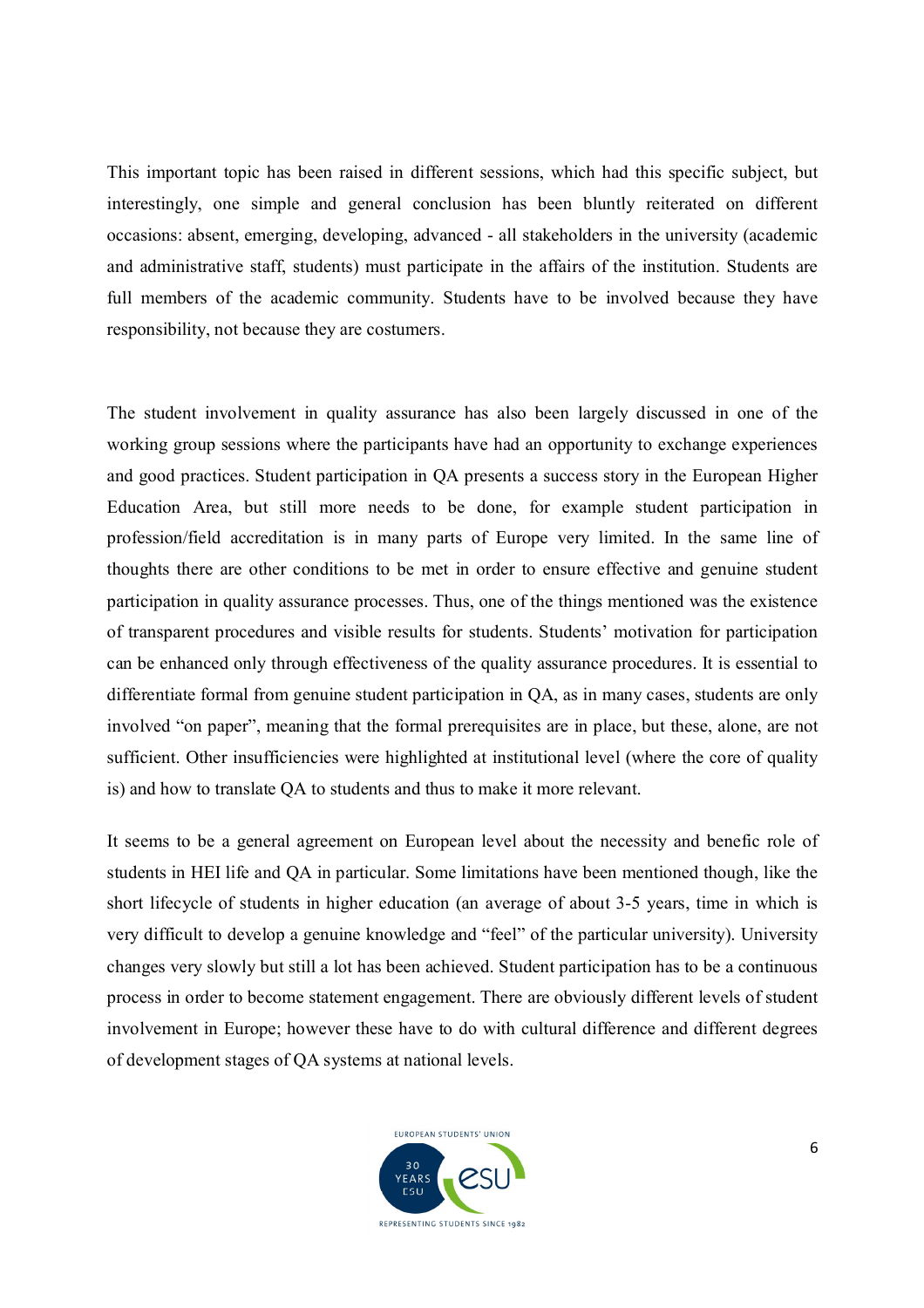Other problems emerge from the fact that impact of QA can be observed sometimes very late. Through the evaluation of teacher we can speak about the impact which brings students and teachers together at the discussion and negotiations table. Being aware of the feedback, the academic staff might agree and also students might see that something improved in the teachinglearning process as a result of this feedback exercise. Students need to be aware of this change. This is directly linked with one of the topics of this conference: *Impact of quality assurance through visibility*.

The importance of making the outcomes of QA visible and accessible to the all the stakeholders has been reiterated on several occasions. In the same time, though, it was stressed that these outcomes need to be also visible to the wider public and thus latest developments in European policy has pushed forward the availability and visibility of reports (as results of an external review exercise and even internal self-evaluation reports in some cases) through different mechanisms like the ESG. However, more needs to be done in order to make the reports and outcomes of QA truly accessible to the stakeholders, hence only the formal provisions are not sufficient. Thus the notion of "cognitive accessibility" was mentioned, supporting the idea of putting outcomes of QA (reports, for example) in a plain and conceivable form in order to facilitate understanding of it among stakeholders and interested parts of society.

Another interesting idea arose from the tricky nature of the quality assurance terminology which can sometimes push stakeholders further. Both students and professors don't realise that they are in fact actively dealing with QA processes- designing curricula is already part of QA as a distinct process in the university. There is a strong need to take away the idea QA is purely a bureaucratic process.

One last important remark was about the level of readiness of students for QA processes and thus the need of students getting appropriate training in QA related issues was highlighted. Also, it is important that other students train other students and make QA an interesting and appealing topic in their university life.

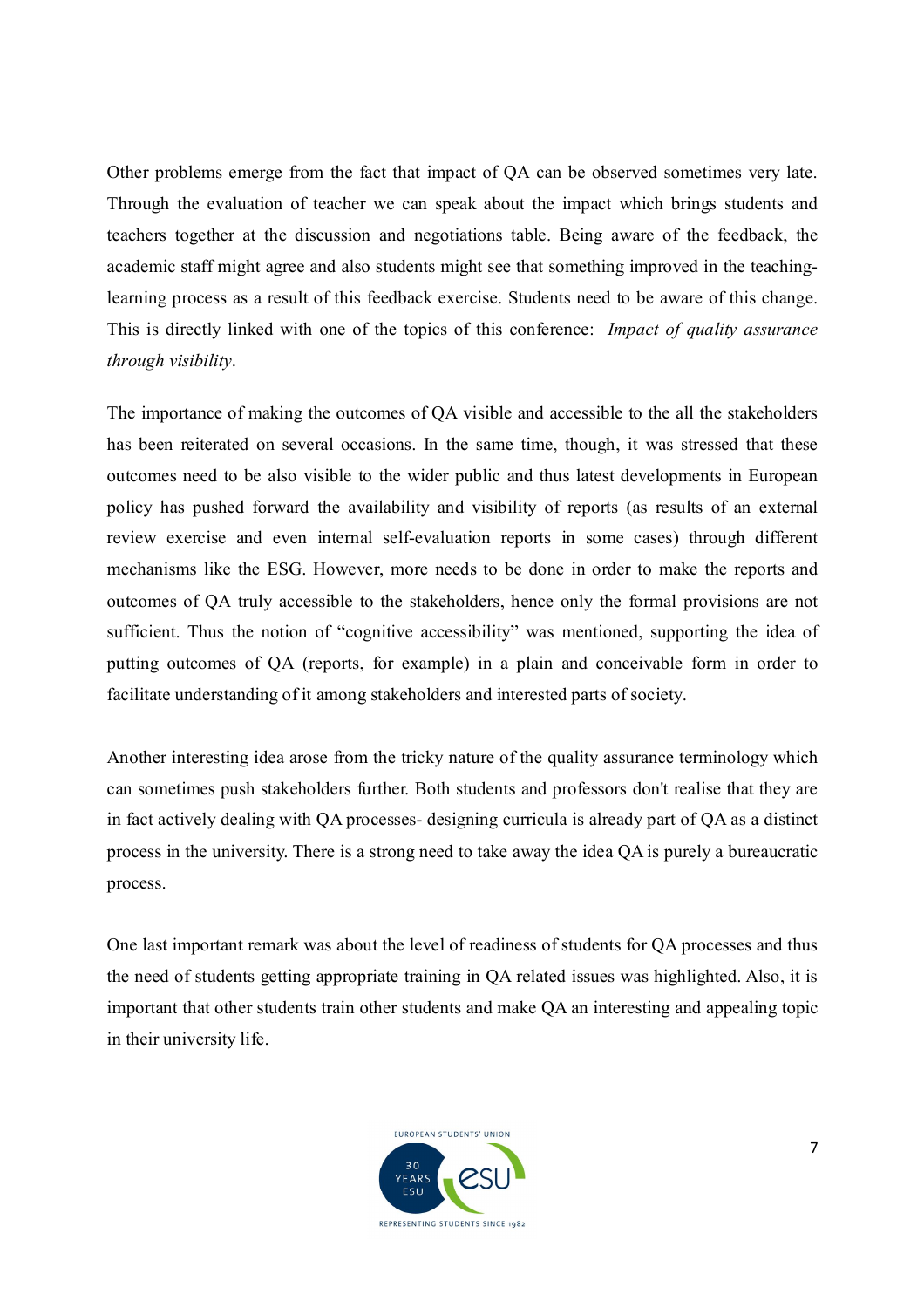#### **Different views on Quality in Higher Education**

Starting from the assumption that different stakeholders have different perceptions and expectations towards higher education institutions, they will also hold very different views of what quality of education is and how it should be boosted and maintained<sup>3</sup>.

Through its representative, Mr. Stefan Delplace, General Secretary of the European Association of Higher Education Institutes – EURASHE- the position of this representative entity for professionally oriented programs, applied and profession-related research was that it is important to ask ourselves what the purpose of higher education is: personal development, professional enhancement, discipline oriented teaching, employability. A student who graduates from any type of education form must be employable and this is not the same as the employment. Employment is when you prepare someone on for the short time job. Not all changes are for the better. We are undergoing crisis which reflects upon the employment mostly. Economic influence of the education is not forever and it will pass. Employability driven education is not permanent but it is necessary in most scenarios.

On the other hand, Mr. Achim Hopbach, President of the ENQA believes that things have tremendously changed in the last years and it is easy to track those areas where QA has impact, but it is very difficult to measure it (should we even do so?). External QA is one of the major new steering mechanisms in HE and together with other mechanisms they have an impact-however it is difficult to say exactly which is the impact.

A perspective from the Universities point of view was highlighted by Mrs. Tia Loukkola, head of Quality Management and Institutional Evaluation Programme unit of the EUA, was that there is relation between Q and QA, but hard to demonstrate. The procedures themselves will not assure quality, but they are able to detect it. If there is too much regulation in learning process it might lead to less innovation, which is part of quality education.QA has a potential

-



 $3$  more on different perspectives on QA in QUEST research publication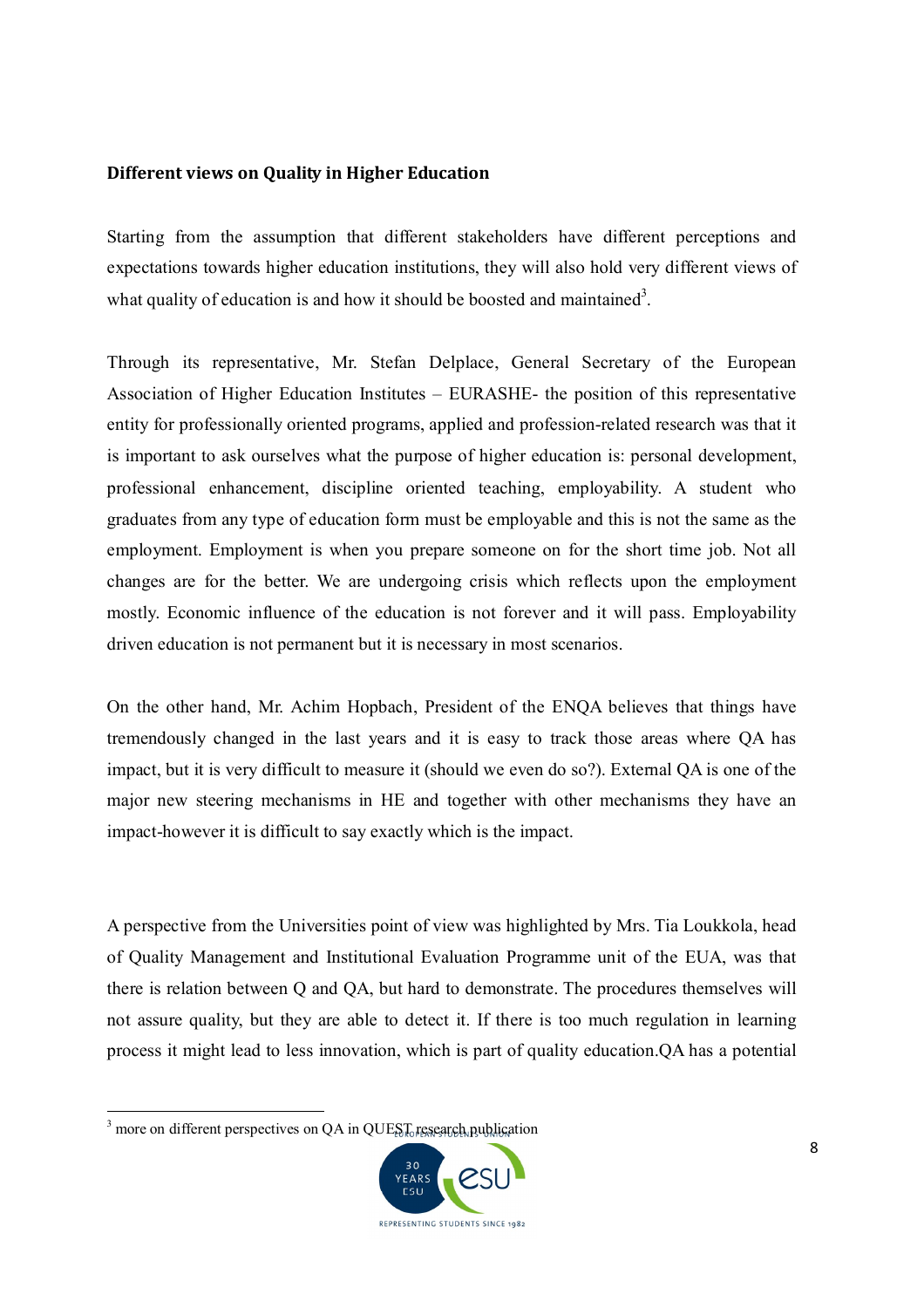of promoting Q, in conclusion, but it won't necessarily do that without attitudinal and behavioural change at individual level.

When asked if QA has become a great bureaucratic burden for the universities, Mrs. Loukkola replied that the tendency are both ends and, as EUA, they would like to see more institutional accreditation rather than more regulatory programme accreditation. A final important point was made about the quality culture: we always have quality culture, but it can be good or bad. Fruitful quality culture is the engagement, shared responsibility among the community actors, but also procedures which facilitate all these and not leave it up to only one unit to deal with anything.

Students usually have an intrinsic motivation for getting involved in quality assurance as it is the improvement of their own education through the improvement of the study programmes and the university in general and, thus, in students' view it is important to focus on the quality of the learning outcomes and on providing an adequate environment for teaching and learning process.

#### **Quality at different levels: where does the loop close?**

*The link between external and internal quality assurance*

Throughout the Conference, reflections and discussions on how external QA could trickle down to the institutional level and advance quality culture in which there is strong and meaningful student participation and where learning itself becomes more student-centred have been carried out.

One of the main remarks was that external QA should complement internal QA, thus it should be a helpful hand for HEIs to ensure fitness of purpose and be fit for their purpose. The final goal of the system is a working quality system where everyone is committed to producing and maintaining quality culture and external QA should only be a supportive mechanism for fulfilling this desiderate and not just be a strict control instrument. In some positive cases, agencies don't really act as judge and jury but helping hand, enable development and encourage collaboration

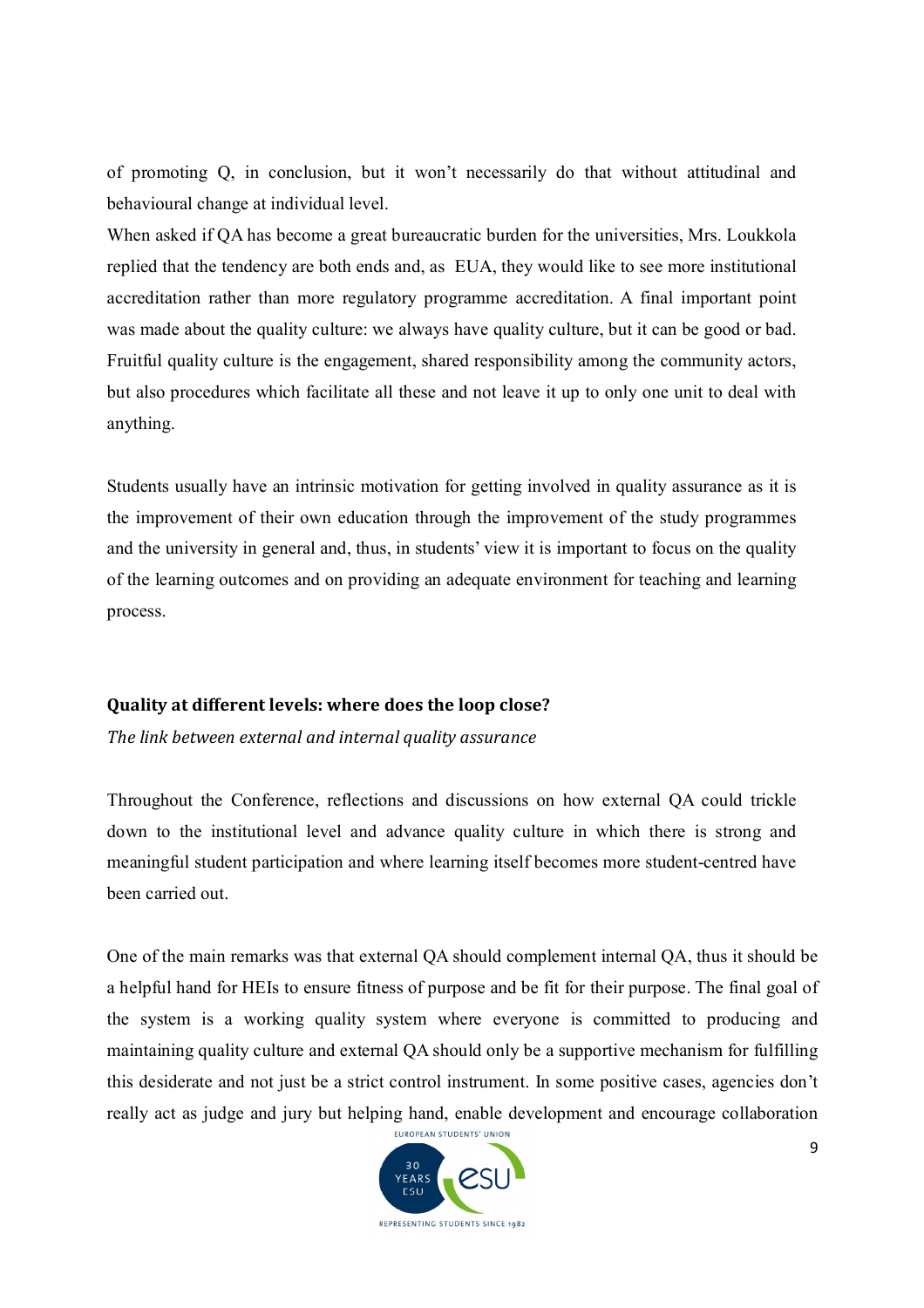and this should be a wide-spread practice.

External QA has to compensate if the internal processes are lacking, but shouldn't and couldn't replace it. External mechanism for QA should foster the idea that institutions should be responsible for their own quality.

Periodicity of the external reviews was another point tackled since the majority of national regulations prescribe a 5 year cycle, but what happens in between represents a gap which hinders the continuous engagement of external bodies in the universities' quality assurance and enhancement processes. The same thing is valid in the case of reports- participant claiming that many universities prepare reports exclusively for and before an external review takes place.

External and internal are not always linked. Sometimes actors get too caught up in external reviews that they forget to sit down and think about what QA means for students, teachers etc

In conclusion, the external review philosophy is based on the continuity of the process, but in practice many actions are ongoing during but not between. Depending on the case, we can speak of follow-ups, but regardless if they happen due to external constrains, they should be initiated at management level, in a culture of collaboration with all of stakeholders.

## **What next? – About ESG revision, Rankings and Students pursuing Quality of Education**

Top-down change of policy does not necessarily lead to a change of mindset or change of quality culture in an institution.

T: they should be active,get involved and informed. The student shouldn't get scared if not involved but push the agenda for this. At grassroot level, students should not adapt the consumer model. Hard to balance between being a partner and a consumer.

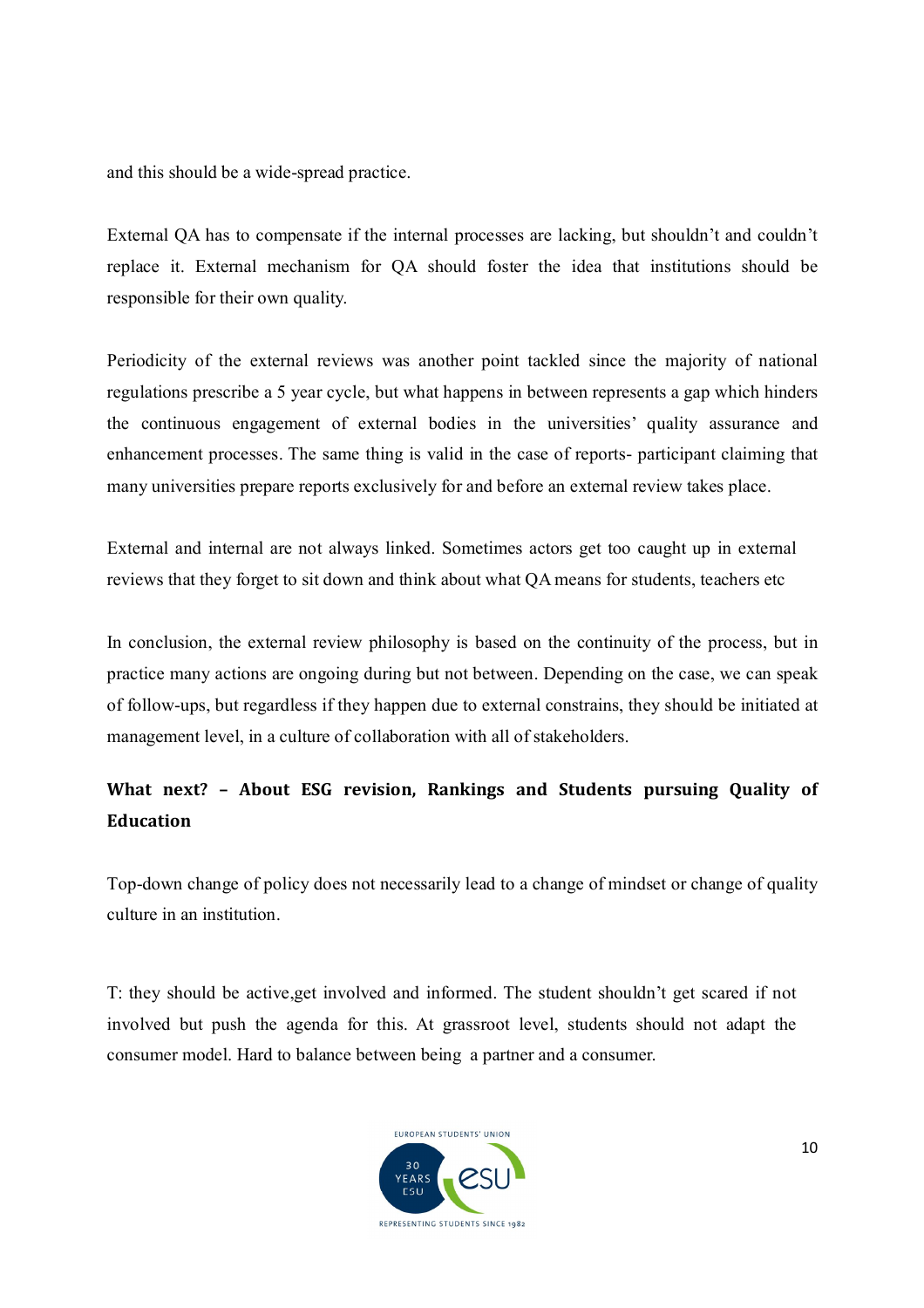S: students should continue to believe that they have an impact. There are too few students concerned with QA. Stick to your status as the heart of the process. Subject-matter + stakeholder with an impact.

T: EUA-IEP before student participation had a very heated debate whether to introduce a student.many long discussions. General agreement that students have a positive impact. –as a concrete example of success story.

A: NUSes should engage in a discussion about their aims in QA, purpose of QA, and engage in a broader discussion about which of their aims they would like to reach with whch tools and also ask other stakeholders -> this might contribute to the overall discussions.

The ESGs as a set of generic principles of QA and not procedures, as originally expected. It prescribes what Institutions should do, but not how they should undergo a task, thus it relies on some principles like: institutional responsibilities for QA; fitness for purpose of external QA (there are still a variety of approaches of external QA at European level), stakeholder participation and context sensitivity (not a *one fits all* approach).

There are huge varieties in national QA systems (from programme and institutional evaluations, to accreditations and audits) and also a great autonomy in establishing internal systems of QA.

Participation of students in QA prescribed by ESG: at institutional level, external reviews and QA governance. Still, there is a difference between formal and active involvement of students in QA.

Thus full recognition of students as full and active stakeholders of QA process remains an issue.

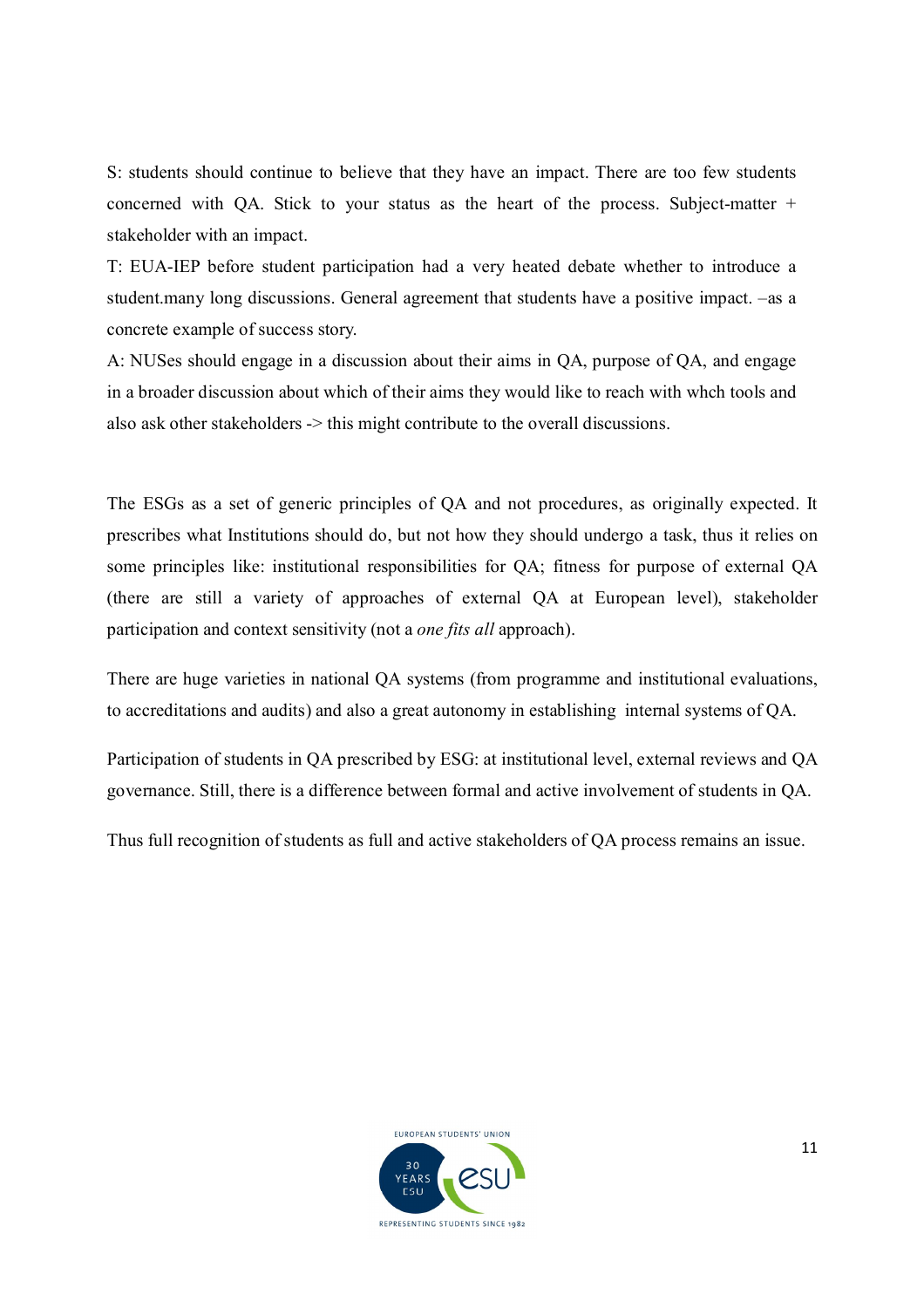#### **Overview of the conclusions**

- National policies and legislative frameworks are necessary but not sufficient tools for student participation in QA
- **Link between internal-external** QA: ExtQA should complement IntQA, should be a helpful hand for HEI to ensure fitness of purpose and be fit for their purpose
- **Impact of QA through visibility**: the latest developments in Eu policy has pushed forward the availability and visibility of reports (through different mechanisms like ESG).However, more needs to be done in order to make the reports and outcomes of QA truly accessible to the stakeholders – cognitive accessible
- Students have to be involved because they have responsibility, not because they are costumers. University changes very slowly but still a lot has been achieved
- Problem is that impact can be evaluated sometimes very late. Through the evaluation of teacher, we can speak about the impact which brings students and teachers together, behind the discussion and negotiations table. Being aware of the feedback teachers might agree and also students might see that something improved in the work of a teacher afterwards. Students need to be aware of this change. Same comes for the long term issues.
- Different views on Q and thus QA and QE depending on the viewer.

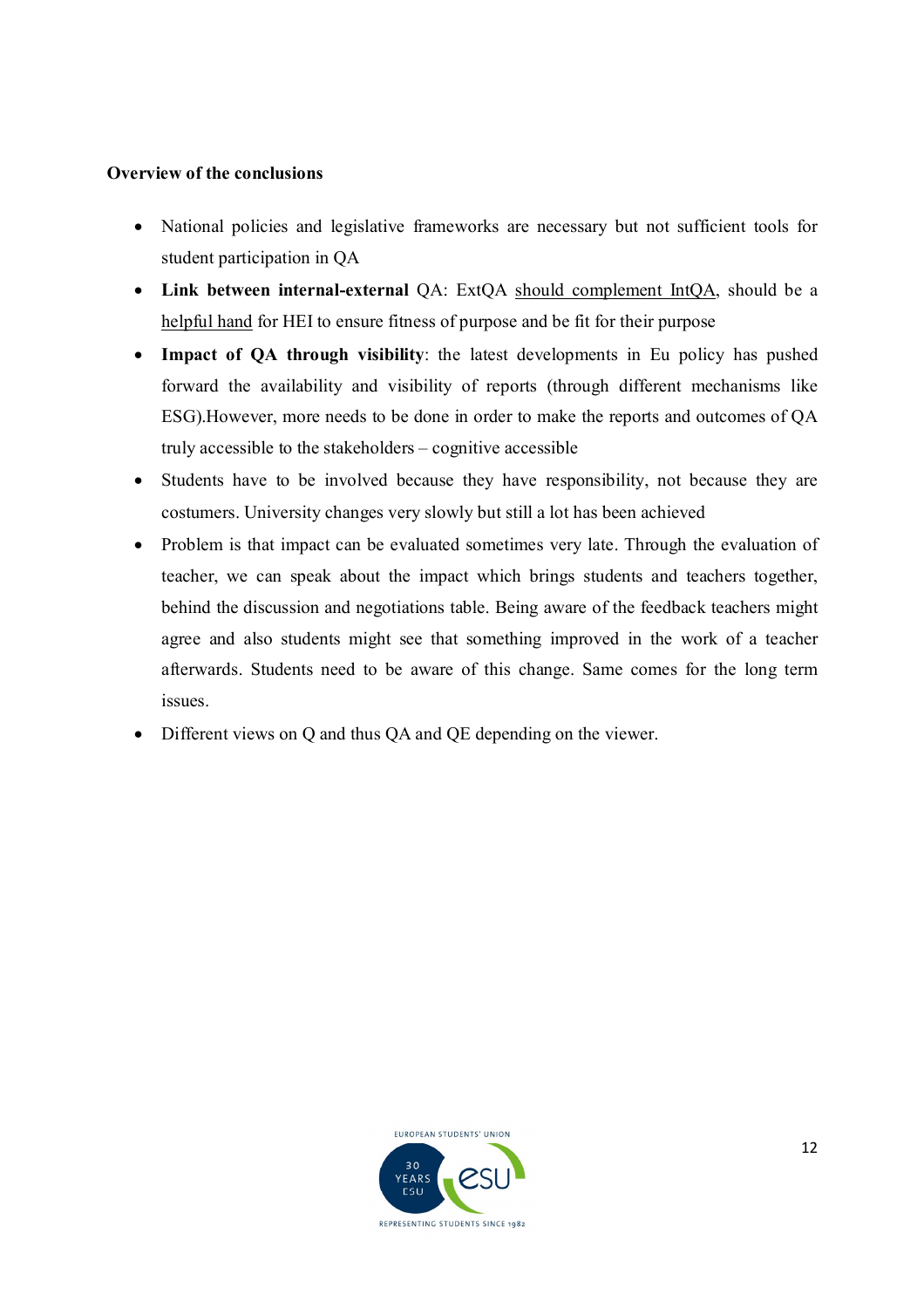#### **Further reading**

Annex I

### **CONFERENCE PROGRAMME**

**30th November, Friday** 

Part I: Setting the scene

#### 09.00 – 10.00 **Welcome words and introduction**

- *Mario Cachia, President of KSU*
- *Prof. Juanito Camilleri, Rector of the University of Malta*
- *Hon. Dolores Cristina, Minister of Education and Employment (tbc)*
- *Karina Ufert, Chairperson of ESU – Recent developments in QA and way forward*

10.00 – 10.30 **Presentation of QUEST project outcomes, preliminary findings of ESU research activities** *by Liliya Ivanova, Executive Committee member of ESU .*

10.30 – 11.00 Coffee break

11.00 – 12.30 P**arallel working sessions**

**Session 1: The link between external and internal quality assurance**

*Input by: Representative from Malta, Quality Assurance sector Dr. Marja-Liisa Saarilammi, Finnish Higher education evaluation council (FINHEEC)*

**Session 2: Impact of quality assurance through visibility**

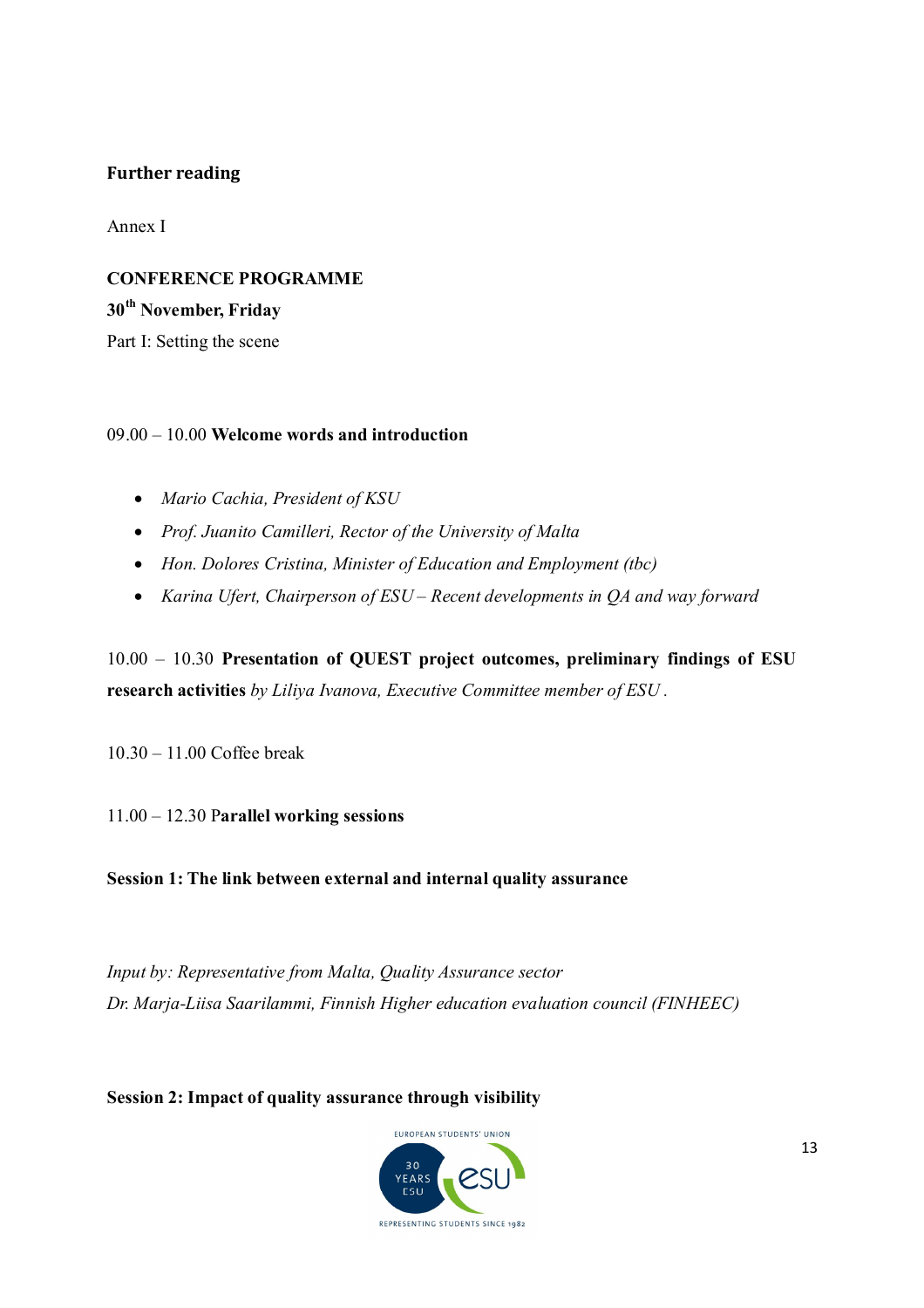*Input by: Representative from Malta, Quality Assurance sector Axel Aerden, Accreditation organisation of the Netherlands and Flanders (NVAO)*

#### **Session 3: Stakeholders' participation in Quality Assurance**

12.30 – 14.00 Lunch break

#### 14.00 – 15.30 **Roundtable discussion – "QUEST for More Europe?"**

- *Tia Loukkola, Head of Unit Quality Management, European University Association (EUA)*
- *Achim Hopbach, President of European Association for QA in Higher education (ENQA)*
- *Stephan Delplace, Secretary General of European Association of Institutions in HE (EURASHE)*

*Moderator: Allan Päll Rapporteur: ESU*

15.30 – 16.30 **QUEST Café – restyled World Café for QUEST**

#### **1 st December, Saturday**

Part II: Getting a grip on recent developments in QA

09.30 – 10.30 **Discussion – Not everything, that can be counted, counts?**

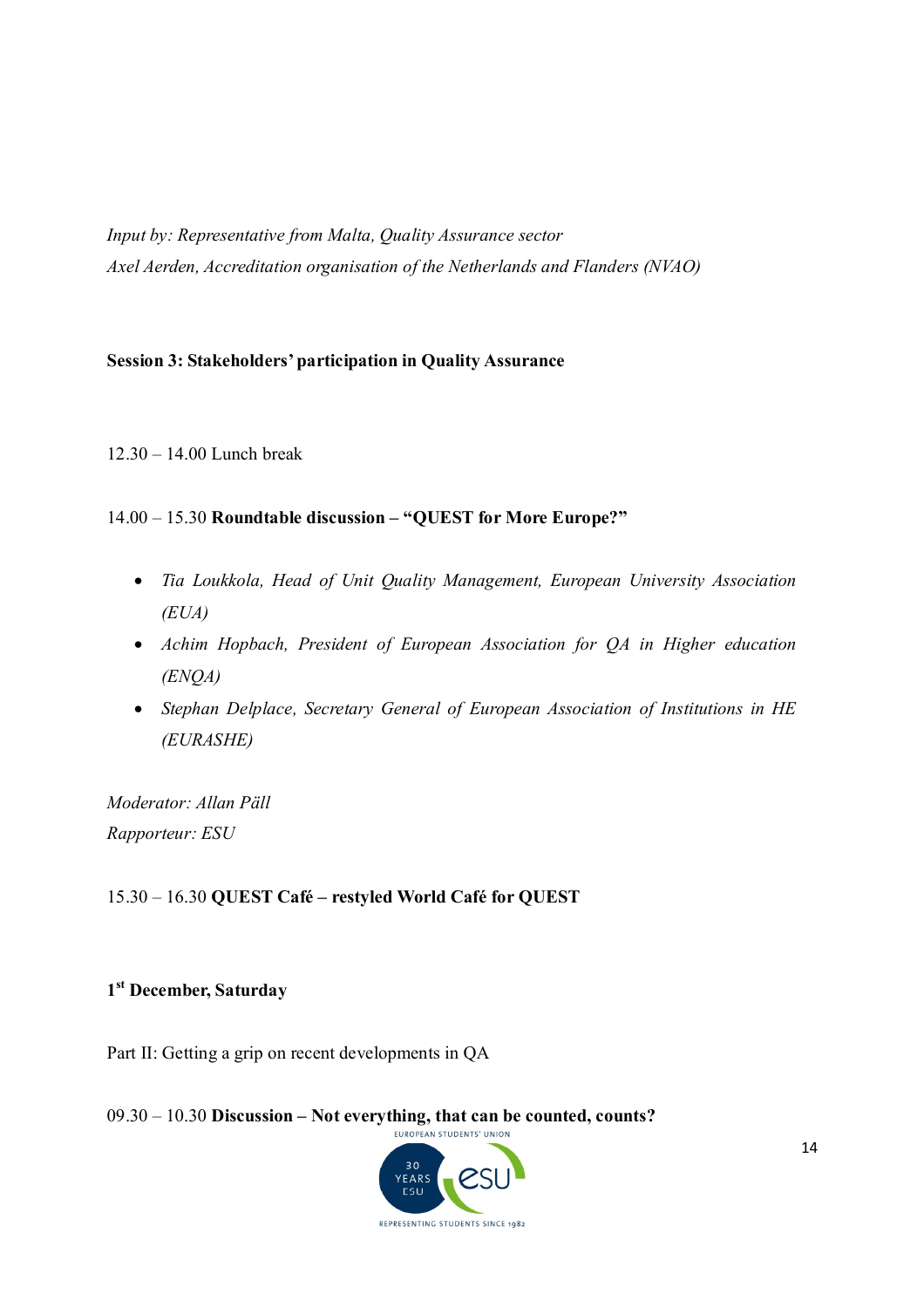*U-Multirank presentation by Dr. Don Westerheijden, Centre for Higher Education Policy studies (CHEPS)*

10.30 – 10.45 Coffee Break

Part III: QUEST for Quality for Students

#### 10.45 – 12.15 **Parallel workshop sessions – developing students' quality concept**

- 1. ESG implementation what we can learn from the past?
- 2. Students' participation in QA status quo.
- 3. Students' engagement in QA support mechanisms.
- 4. How to connect the three key quality circles: teacher, student and quality? Christine Lechner, Innsbruck University
- 5. EU2020 Review Elisabeth Gehrke, ESU
- 12.15 13.00 Lunch break

#### 13.00 – 14.30 **Parallel workshop sessions continue**

- 1. ESG revision way forward Karina Ufert, ESU
- 2. Students' participation in QA how to strengthen it Liliya Ivanova, ESU
- 3. Students' engagement in QA support mechanisms Iain Delworth, sparqs
- 4. EU2020 Review Elisabeth Gehrke, ESU

14.30 – 14.45 Coffee Break

14.45 – 16.30 **Closing part**